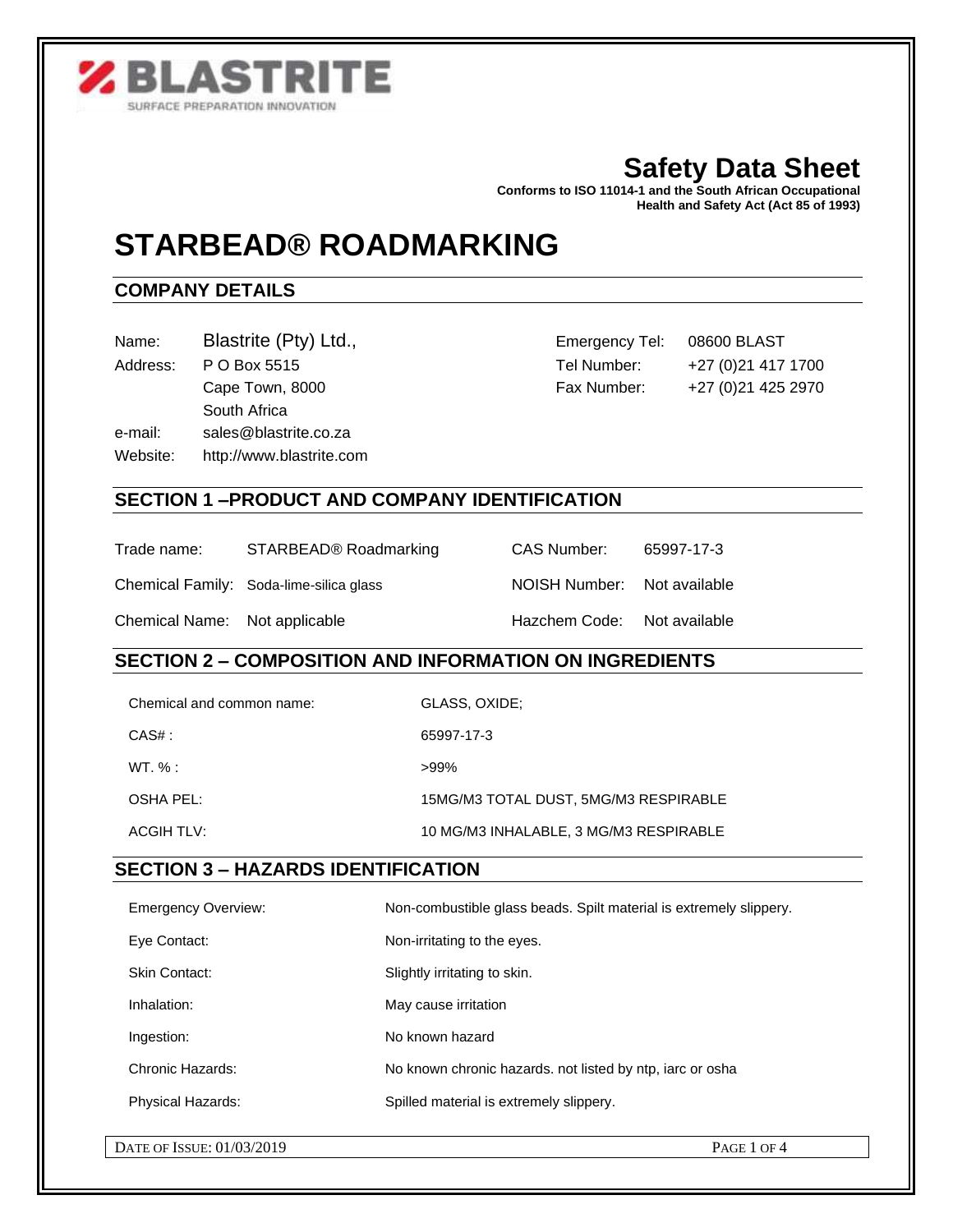

# **SECTION 4 – FIRST AID MEASURES**

| Eye:        | Use water to flush eyes 15 min if contact                                                                                                                                                           |
|-------------|-----------------------------------------------------------------------------------------------------------------------------------------------------------------------------------------------------|
| Skin:       | Use water to flush skin if contact. Take off the contaminated clothing<br>and Shoes. Get medical treatment if irritation occurs wash clothing<br>before reuse. Thoroughly clean shoes before reuse. |
| Inhalation: | Nа                                                                                                                                                                                                  |
| Ingestion:  | Na                                                                                                                                                                                                  |

# **SECTION 5 – FIRE FIGHTING MEASURES**

| Flammable limits:         | Non-combustible.                                                                                         |
|---------------------------|----------------------------------------------------------------------------------------------------------|
| Extinguishing media:      | Compatible with all extinguishing media                                                                  |
| Hazards to fire-fighters: | See section 3 for information on hazards if this material is present in the<br>area of a fire.           |
| Fire-fighting equipment:  | Rubber boots with slip-resistant soles is suggested to be used if this<br>material is present in a fire. |

# **SECTION 6 – ACCIDENTAL RELEASE MEASURES**

| Personal protection:   | Rubber boots with slip-resistant soles and NIOSH dust respirator IF<br>dust occurs. See section 8                                                                                                                                                                                             |
|------------------------|-----------------------------------------------------------------------------------------------------------------------------------------------------------------------------------------------------------------------------------------------------------------------------------------------|
| Environmental hazards: | Sinks in water. No known hazard to aquatic life.                                                                                                                                                                                                                                              |
| Small spill cleanup:   | Shovel or sweep up spilled material carefully and place in suitable<br>container. Container should be closed. Use appropriate personal<br>Protective equipment (PPE). See section 8.                                                                                                          |
| Large spill cleanup:   | Keep unnecessary people away; isolate hazard area and deny<br>entry. Do not walk through spilled material. Carefully shovel or<br>sweep up spilled material and place in suitable container. Avoid<br>generating dust. Use appropriate personal protective equipment<br>(ppe). See section 8. |
| CERCLA RO:             | There is no CERCLA reportable quantity for this material.                                                                                                                                                                                                                                     |

## **SECTION 7 – HANDLING AND STORAGE**

Handling/Storage Keep in waterproof packaging and protect from damage.

Suitable Material Clean fibre pr plastic container.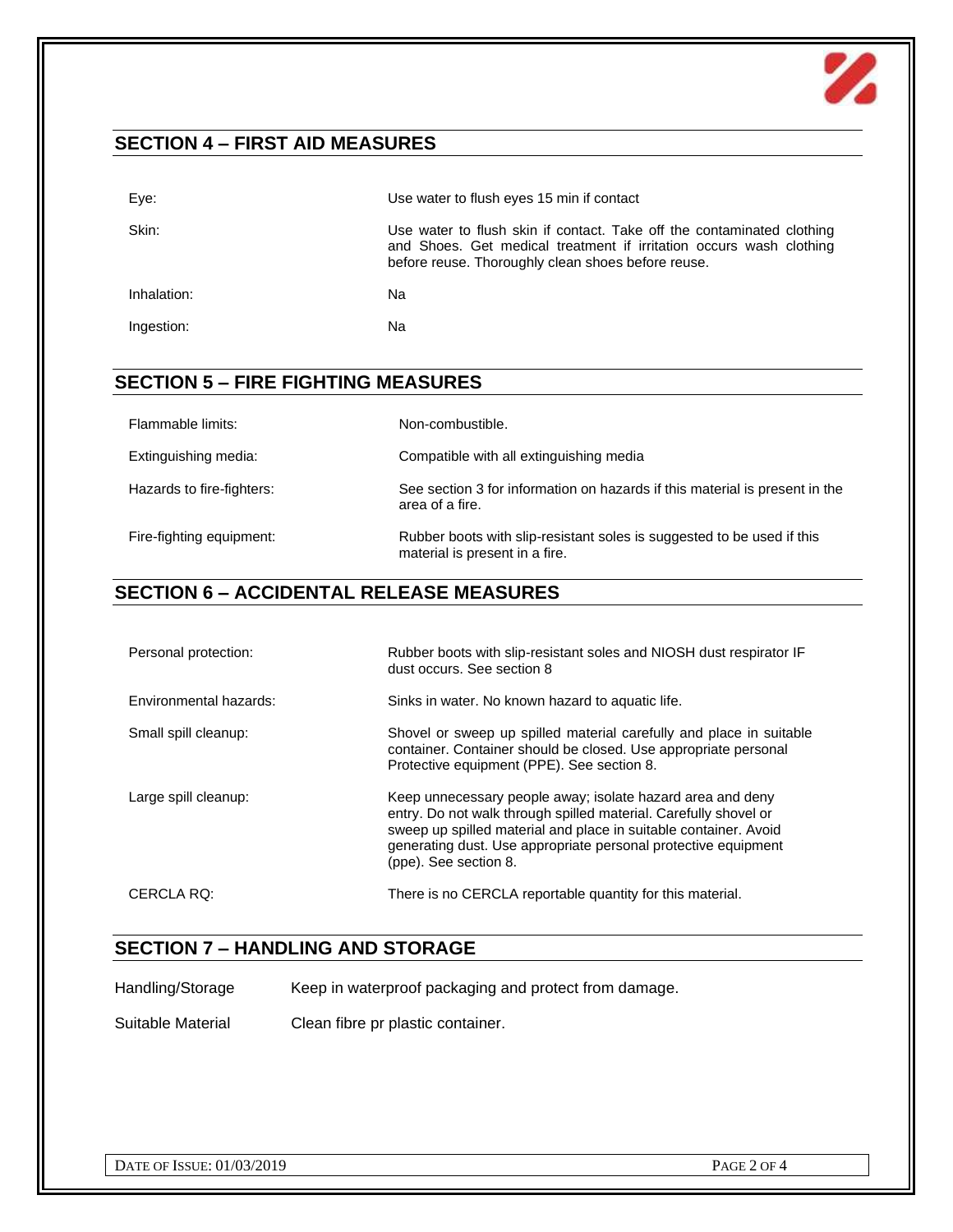

# **SECTION 8 – EXPOSURE CONTROLS AND PERSONAL PROTECTION**

|                         | Use with adequate ventilation. Containers should be closed. Eyewash<br>station should be within direct access.             |
|-------------------------|----------------------------------------------------------------------------------------------------------------------------|
| Engineering controls:   | Use a NIOSH-approved dust respirator if dust occurs. Observe OSHA<br>regulations for respirator use (29 C.F.R. §1910.134). |
| Respiratory protection: | Body-covering clothing should be worn                                                                                      |
| Skin protection:        | Safety glasses should be worn                                                                                              |
| Eve protection:         |                                                                                                                            |

# **SECTION 9 – PHYSICAL AND CHEMICAL PROPERTIES**

| Appearance:                  | Transparent rounded particles                |
|------------------------------|----------------------------------------------|
| Odour:                       | None                                         |
| pH:                          | Expected to be neutral in water.             |
| <b>Boiling Point:</b>        | Not Applicable                               |
| <b>Melting Point:</b>        | ± 730 °C                                     |
| Flash Point:                 | Non-combustible                              |
| Flammability:                | Not flammable                                |
| Autoflammability:            | Not applicable                               |
| <b>Explosive Properties:</b> | None                                         |
| <b>Oxidising Properties:</b> | None                                         |
| Vapour Pressure:             | Not applicable                               |
| Density:                     | $\pm 2.5$ g/cm <sup>3</sup>                  |
| Solubility in Water:         | Insoluble                                    |
|                              | <b>SECTION 10 - STABILITY AND REACTIVITY</b> |

| Stability:                           | Stable         |
|--------------------------------------|----------------|
| Conditions to Avoid:                 | None           |
| Incompatible Chemicals:              | <b>HF</b> Acid |
| Hazardous Decomposition<br>Products: | None           |